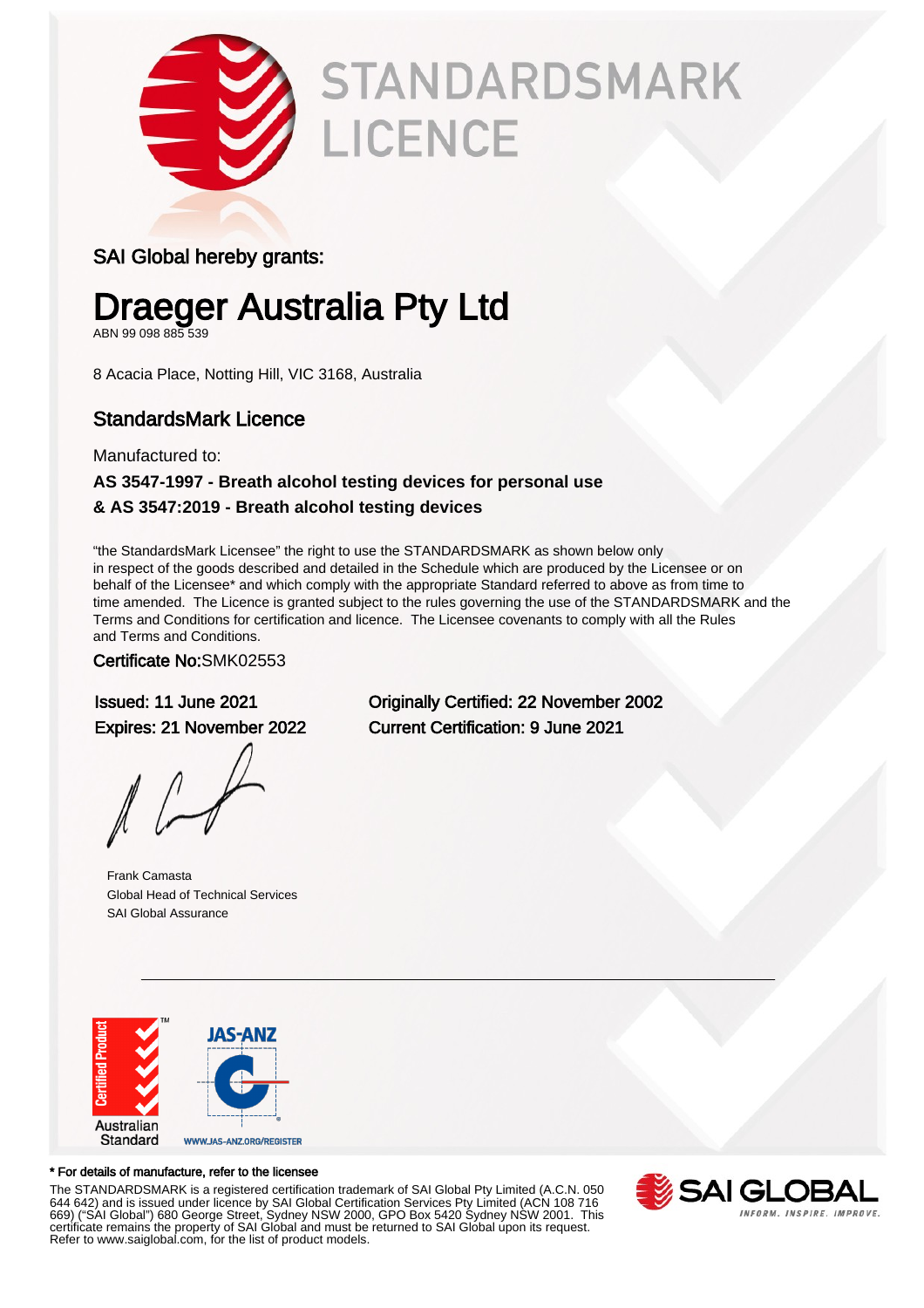### **SCHEDULE TO STANDARDSMARK LICENCE**

#### SAI Global hereby grants:

### Draeger Australia Pty Ltd

8 Acacia Place, Notting Hill, VIC 3168, Australia

### StandardsMark Licence

Manufactured to:

#### AS 3547-1997 - Breath alcohol testing devices for personal use

Model identification of the goods on which the STANDARDSMARK may be used:

| <b>Type</b>    | <b>Model Name</b>             | <b>Calibration Period</b><br>(Months) | <b>Calibration Type</b>                        | Date Endorsed |
|----------------|-------------------------------|---------------------------------------|------------------------------------------------|---------------|
| $\overline{2}$ | Alcotest 3000                 | 6 months                              | Manufacturer or their<br>agent                 | 24 Jun 2013   |
| 2              | Alcotest 3820                 | 12 months (365 days)                  | Manufacturer                                   | 12 Oct 2017   |
| 2              | Alcotest 5510                 | 6 months                              | Manufacturer                                   | 25 Sep 2013   |
| 2              | Alcotest 5820                 | 6 months (180 days)                   | Manufacturer                                   | 12 Oct 2017   |
| 2              | Alcotest 6510                 | 6 months                              | Manufacturer                                   | 3 May 2005    |
| 2              | Alcotest 6810                 | 6 months                              | Manufacturer                                   | 27 Jul 2005   |
| 2              | Alcotest 6820                 | 6 months                              | Manufacturer                                   | 25 Sep 2013   |
| 2              | Alcotest 7410 Plus            | 6 months                              | Manufacturer                                   | 22 Nov 2002   |
| $\overline{2}$ | Alcotest 7410 Plus<br>Com     | 6 months                              | Manufacturer                                   | 22 Nov 2002   |
| 2              | Alcotest 7410 Plus RS         | 6 months                              | Manufacturer                                   | 22 Nov 2002   |
| $\overline{2}$ | Alcotest 7510                 | 12 months                             | Manufacturer                                   | 24 Jun 2013   |
| 4              | Interlock 7000 (12V &<br>24V) | 12 months (360 +/- 7<br>days)         | Manufacturer or<br><b>Manufacturers Agents</b> | 20 Jan 2015   |
| 4              | Interlock XT (12V and<br>24V) | 6 months                              | Manufacturer or<br><b>Manufacturers Agents</b> | 11 Oct 2012   |

#### & AS 3547:2019 - Breath alcohol testing devices

Model identification of the goods on which the STANDARDSMARK may be used:

| Type | Model Name    | <b>Calibration Period</b><br>(Months) | <b>Calibration Type</b> | Date Endorsed |
|------|---------------|---------------------------------------|-------------------------|---------------|
|      | Alcotest 4000 | 12 months                             | Manufacturer            | 3 Jun 2021    |
|      | Alcotest 6000 | 12 months                             | Manufacturer            | 3 Jun 2021    |

Certificate No: SMK02553 Issued Date: 11 June 2021

This schedule supersedes all previously issued schedules

#### \* For details of manufacture, refer to the licensee

The STANDARDSMARK is a registered certification trademark of SAI Global Pty Limited (A.C.N. 050 644 642) and is issued under licence by SAI Global Certification Services Pty Limited (ACN 108 716 669) ("SAI Global") 680 George Street, Sydney NSW 2000, GPO Box 5420 Sydney NSW 2001. This certificate remains the property of SAI Global and must be returned to SAI Global upon its request. Refer to www.saiglobal.com, for the list of product models.